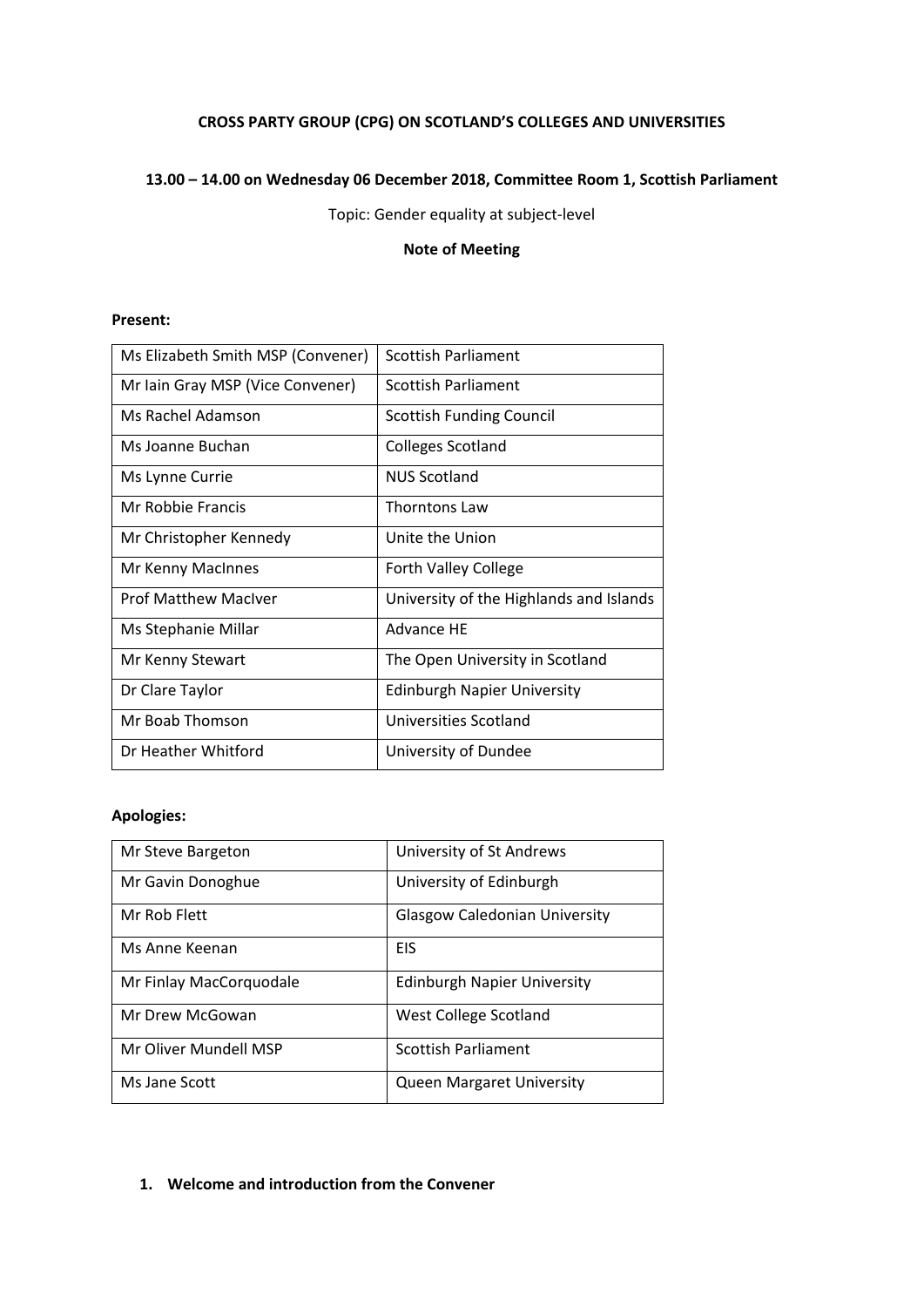The Convener welcomed members to the tenth meeting of the CPG on Colleges and Universities in session five of the Scottish Parliament, to discuss the topic of gender equality at subject-level. The Convener explained that the meeting scheduled for Wednesday 25 October 2018 had to be postponed as it clashed with an education ministerial statement, meaning there would be no MSP representation at the meeting. She further explained that under Scottish Parliament rules, this would make the meeting 'unofficial'. As this meeting was also the AGM, where office-bearers were due to be re-elected, the group was therefore not reconstituted. In order to address this, a short procedural meeting was held, where Ms Liz Smith and Mr Iain Gray were re-elected as Convener and Vice-Convener, respectively. The Convener apologised to the speakers for this postponement and thanked them for agreeing to speak again. The Convener then introduced the speakers: Dr Heather Whitford, Head of Studies, School of Nursing, University of Dundee; Mr Kenny MacInnes, Director of Engineering and Science, Forth Valley College; and Ms Rachel Adamson, Senior Policy/Analysis Officer, Scottish Funding Council.

The Convener thanked Universities Scotland for sponsoring lunch for the meeting.

### **2. Apologies**

Apologies were noted.

### **3. Approval of minutes from 25 October 2018 meeting.**

Members approved the minutes of the previous meeting on 25 October 2018.

# **4. Introduction of topic: gender equality at subject-level.**

The Convener invited the speakers to make their presentations.

#### **Dr Heather Whitford, University of Dundee**

Dr Whitford began by informing members that her presentation would focus on a recent report which she co-authored with colleagues from the University of Edinburgh, the University of the West of Scotland and Robert Gordon University. Titled *Men in Nursing*, the report explores the causes of under-representation of men in the nursing profession and sets out a series of recommendations to encourage more males to join the profession. Currently, only between eight and ten per cent of nursing students in Scotland are male. Dr Whitford continued, saying universities and colleges had been challenged, by the Scottish Funding Council's Gender Action Plan, to ensure that no subject should have an extreme gender imbalance of more than 75:25 by 2030.

Dr Whitford then progressed to discuss the phases of the study. Firstly, a literature review was conducted which analysed 19 studies concerned with the under-representation of males in the nursing profession. Interestingly, Dr Whitford explained that only one study was done in the UK, with her report being the first one in Scotland to look at the issue. Focus groups were then conducted with university and college lecturers to gather the views, experiences and attitudes to men in nursing in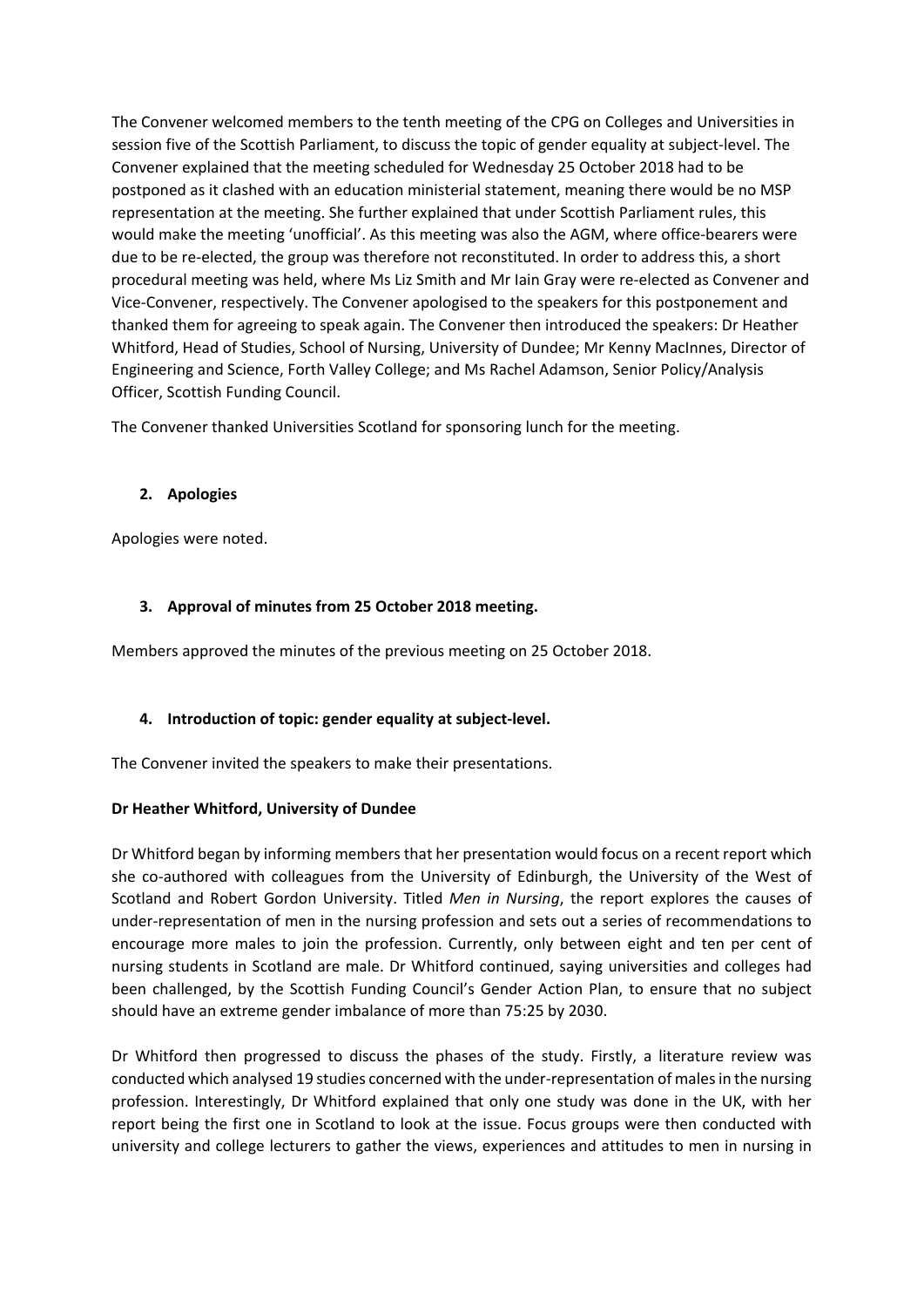Scotland. An online survey was also sent to teachers, particularly careers advisers, in secondary schools to better understand the demand for careers in nursing.

Dr Whitford then presented the composition of pre-registration cohorts by gender at each of the four universities conducting the study over the last ten years. The figures showed that the discipline was overwhelmingly dominated by females, as high as 94 per cent in one instance. However, all institutions were below the national average of a 9.4 per cent gender gap. Moving on to discuss retention rates, Dr Whitford explained that the study found that men were more likely to drop out of studying nursing than females and also more likely to take longer to complete their studies.

The qualitative findings of the study were then presented to the group and showed that focus group participants believed nursing to be a worthwhile, rewarding and financially secure career. The findings also showed that male nursing role models and personal experience of caring helped applicants overcome societal views of nursing, which was acted as a barrier. Furthermore, maturity was found to be a resilience factor in overcoming the female stereotype. However, barriers to the men entering the profession include the fact that it is inherently seen as a female profession, which Dr Whitford explained can be a powerful deterrent. She added that the absence of male presence in advertising or university recruitment materials is not helpful. Other barriers to the profession include the financial challenges of studying, especially for mature students, and the low earning potential.

In conclusion, Dr Whitford set out the recommendations of the report. She explained that a rebranding of nursing is needed, at a national level, in order to promote the profession to males. This includes utilising high-profile examples of men in nursing in recruitment campaigns and materials. She noted that education about nursing should begin as early as nursery, teaching children that the profession is both open and rewarding to males as well as females. She finished by recommending that guidance teachers and careers advisers should have realistic information about nursing as a profession, using gender-neutral language.

#### **Mr Kenny MacInnes, Forth Valley College**

Mr MacInnes began his presentation by informing members that he has worked at Forth Valley College for over eleven years. Gender equality is a subject very close to his heart and something which he has been working on addressing during his time at the college, specifically in engineering. The college works with a wide range of big employers to provide modern apprenticeships in engineering

Mr MacInnes then informed the group that Forth Valley College currently has 19 female apprentice engineers. He added that this might not sound like a huge number, but compared to past years, this is a positive and encouraging step. For example, this year TechnipFMC, with whom the college engages with regularly, took on 16 modern apprentices, of which there are eight males and eight females. The fact that there were eight females is particularly significant given that there was only four female apprentice engineers in the whole college last year. He then attributed this increase to the way in which TechnipFMC advertised the apprenticeship. Instead of focusing on specific disciplines within engineering, they instead communicated the structure of the programme more broadly. For example, they spoke of broad subjects such as 'technical business' and 'technical support', rather than specifics like 'mechanical engineering'.

Furthermore, they also changed the criteria for the skills test which applicants must undertake. Previously, applicants had to display their competencies in areas like maths, mechanics and physics: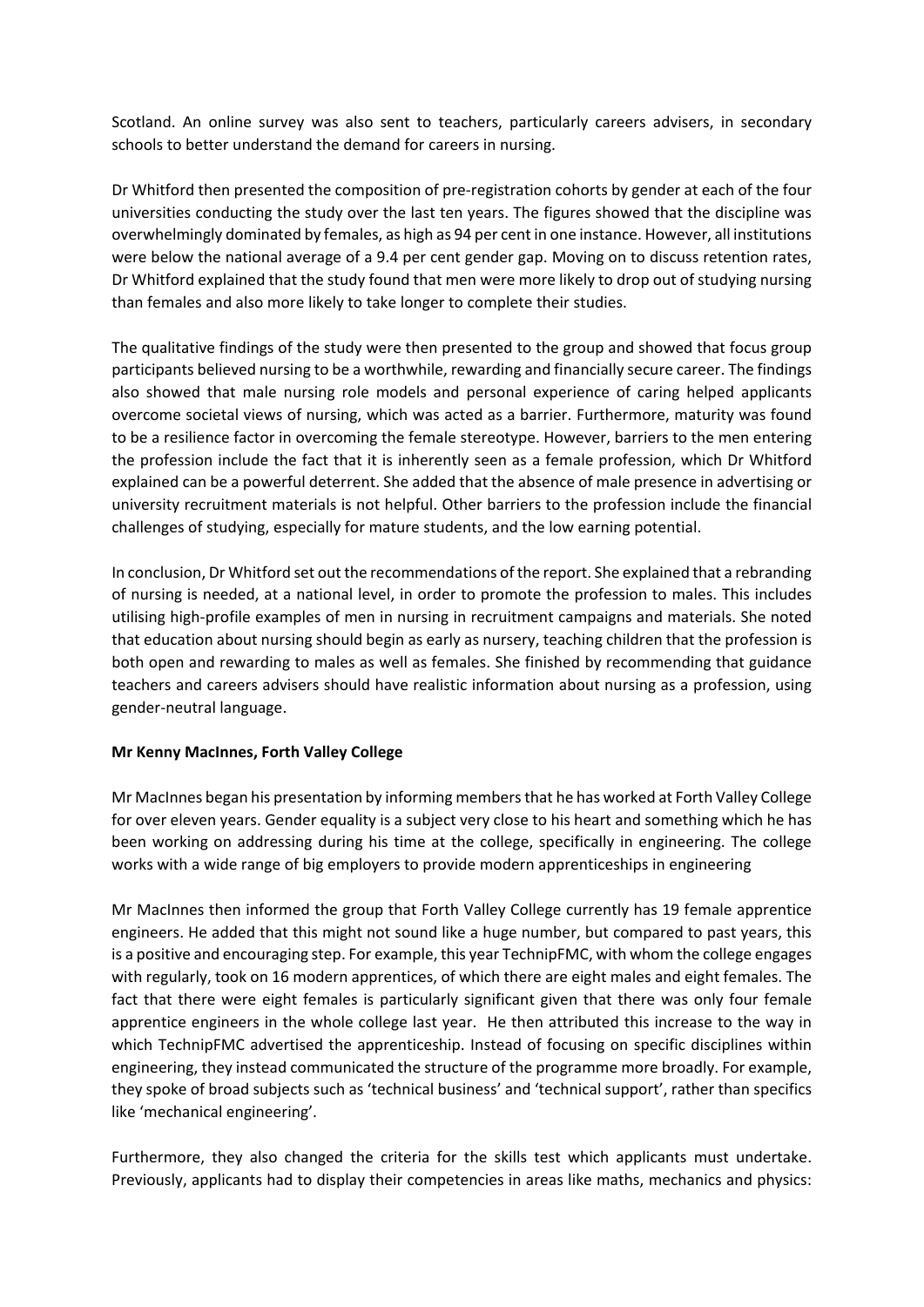subjects which tended to have low female representation in school. Mr MacInnes said there was a high dropout rate during the skills test stage of the application process. However, the college then moved to an average scoring system, which meant applicants could do less well in certain areas but still pass due to better performance in other subjects. This has resulted in a higher success rate of converting applicants into candidates, especially female in terms of female applicants.

Mr MacInnes then informed members about the integrated degree programmes with Heriot-Watt University. Both institutions identified that the uptake of physics with females at school is very low, which is then a barrier to applying for engineering courses later in life. They then conducted a programme review which looked at the content of the degree and what was required to progress and found that physics was not an integral part of the programme. They then decided to remove it as an entry requirement. The removal of this barrier has produced a positive increase in the number of female applicants to the programme. Mr MacInnes added that although the increase was not huge, it was still a step in the right direction.

#### **Ms Rachel Adamson, Scottish Funding Council**

Ms Adamson began her presentation by firstly speaking about the Funding Council's Gender Action Plan. She noted that she had been impressed by the way in which the further and higher and education sectors had embraced gender equality and felt institutions had been making good progress in this area.

The Plan was developed as a way to reduce gender imbalances in subject areas in joint action with Skills Development Scotland and the Scottish Government. An extensive consultation was launched with a broad range of stakeholders, including institutions, and the Higher Education Academy was commissioned to engage with institutions to establish a baseline in which to measure progress.

The key ambition of the Plan is to ensure that no subject has an extreme gender imbalance, which is deemed to be greater than 75:25. Furthermore, the Plan also aims to reduce the gap between participation of men and women in undergraduate study to five percentage points. On the second aim, Ms Adamson noted that work in this area should be focused on applicants from the most deprived areas of Scotland. She added that this is due to there being an absence of a gender gap in the most affluent areas of the country.

Of the total fourteen aims of the Gender Action Plan, Ms Adamson stated that another important ambition was to enhance strategic oversight of tackling gender imbalances, in order to coordinate action and raise awareness of the activity in institutions. In order to achieve this, institutions were each asked to develop their own gender action plans in order to ensure change was embedded throughout the institution.

Ms Adamson then explained that the Funding Council identified certain subjects in both sectors which had a large gender gap and tracked progress over a five year period, from 2011/12 to 2016/17. Beginning with the college sector, Ms Adamson informed members that some subjects had made great progress. For example, the gender gap in subjects like Building Services and Engineering/Technology had decreased. However, over the same period, the gap had increased in Construction and Computer Science. For the university sector, Engineering had reduced the gender gap whilst subjects like Computer Sciences, Architecture and Nursing had gone backwards. Although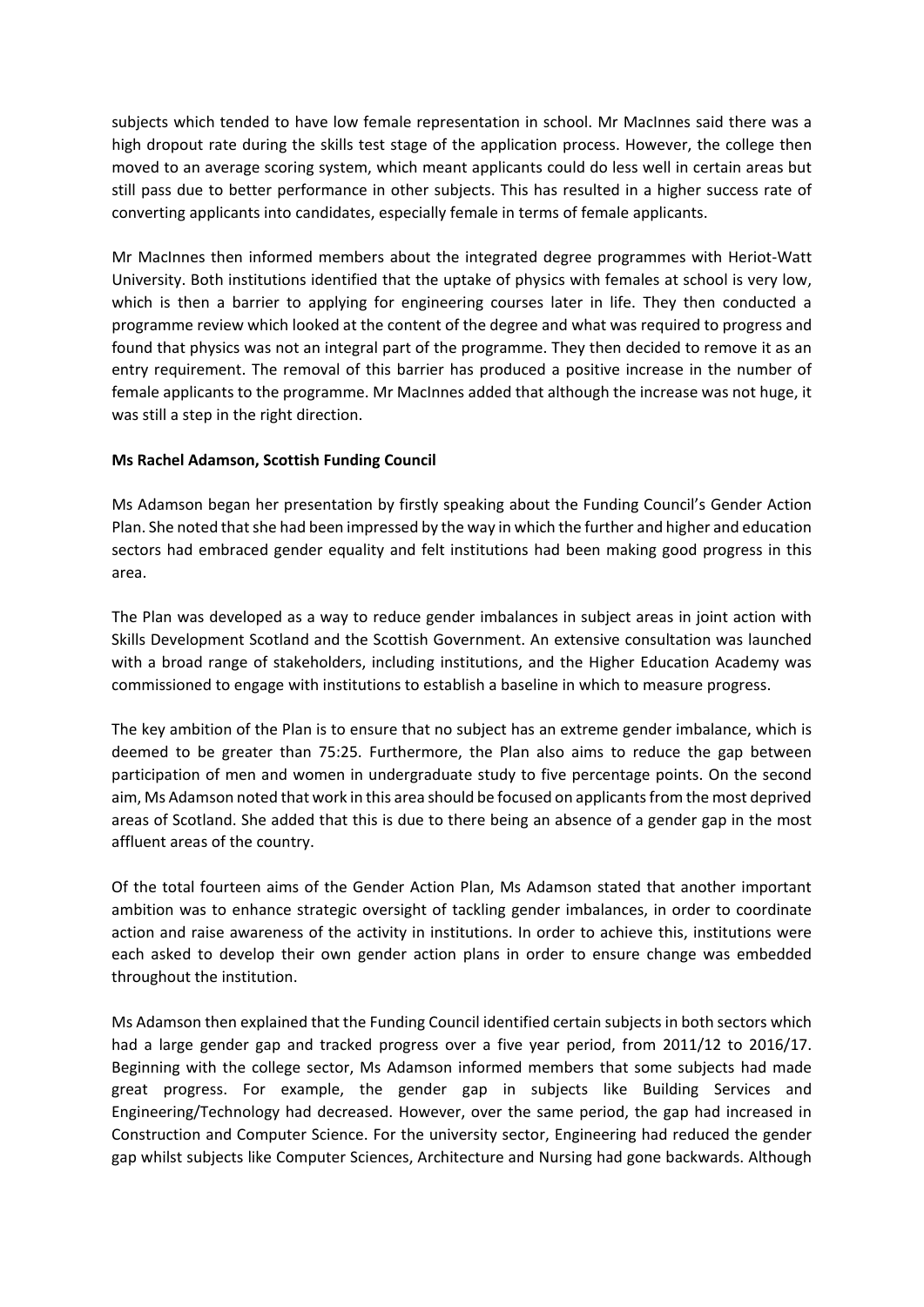there has been progress across both sectors, Ms Adamson stressed that it's a mixed picture. She added that the targets have been set for 2030 for a reason: it will take some time.

Ms Adamson then gave the example of the City of Glasgow College, who introduced a positive action scheme, which was a course in Mechanical Engineering specifically for females, the gender gap for the subject reduced sharply. She added that this showed that women were attracted to women-only courses and that there were reasons for not choosing the mixed Mechanical Engineering course. Before the creation of the women-only course, females represented just three per cent of students undertaking Mechanical Engineering. After its introduction, this figure rose to 13 per cent. Ms Adamson although not a huge increase, this positive change has been brought about by bold action.

In conclusion, Ms Adamson asserted that the change seen in institutions is largely dueto a greater awareness of gender imbalances at a senior level. She added that Gender Action Plans have helped senior management ensure there is a holistic approach to tackling imbalances and ensuring that change is embedded throughout the entire institution. Progress is being made, but there still needs to be a more consistent and coordinated approach across all colleges and universities.

### **5. Discussion and questions**

### **Liz Smith MSP, Scottish Parliament**

Ms Smith asked whether the Scottish Funding Council has made the 2030 targets part of the Outcome Agreements, which set out what colleges and universities plan to deliver in return for their funding from government.

Ms Adamson replied that institutions have been asked to identify the subject areas where they have underrepresentation and then set their own outcomes. The 2030 target is a national ambition, and not per individual institution.

#### **Iain Gray MSP, Scottish Parliament**

Mr Gray asked reflected on the findings of a focus group ran by Dr Whitford's study, which found that there was the perception that males tended to be more ambitious than females. He asked whether the study considered whether this reflected reality and if men dominated senior roles in nursing.

Dr Whitford replied that this was correct, senior grades in the nursing profession do have a higher percentage of men. She added this was similar to academia, with professors more likely to be male then female.

Mr Gray then asked about the women-only Mechanical Engineering course offered by the City of Glasgow College and whether the positive uptake indicates whether women were previously discouraged from applying to a course which they perceived to be overwhelmingly dominated by men; or whether they were more likely to apply to a course which they thought they were more likely to be accepted into.

Mr MacInnes replied that the College's positive action of introducing the course would have predominantly attracted women who wouldn't apply to a course if they were going to be a very small minority. However, he added that this action was not representative of reality as the majority of workplaces are not dominated exclusively by one sex. There are pros and cons but largely, the introduction of the women-only course did attract females who would have otherwise not applied to